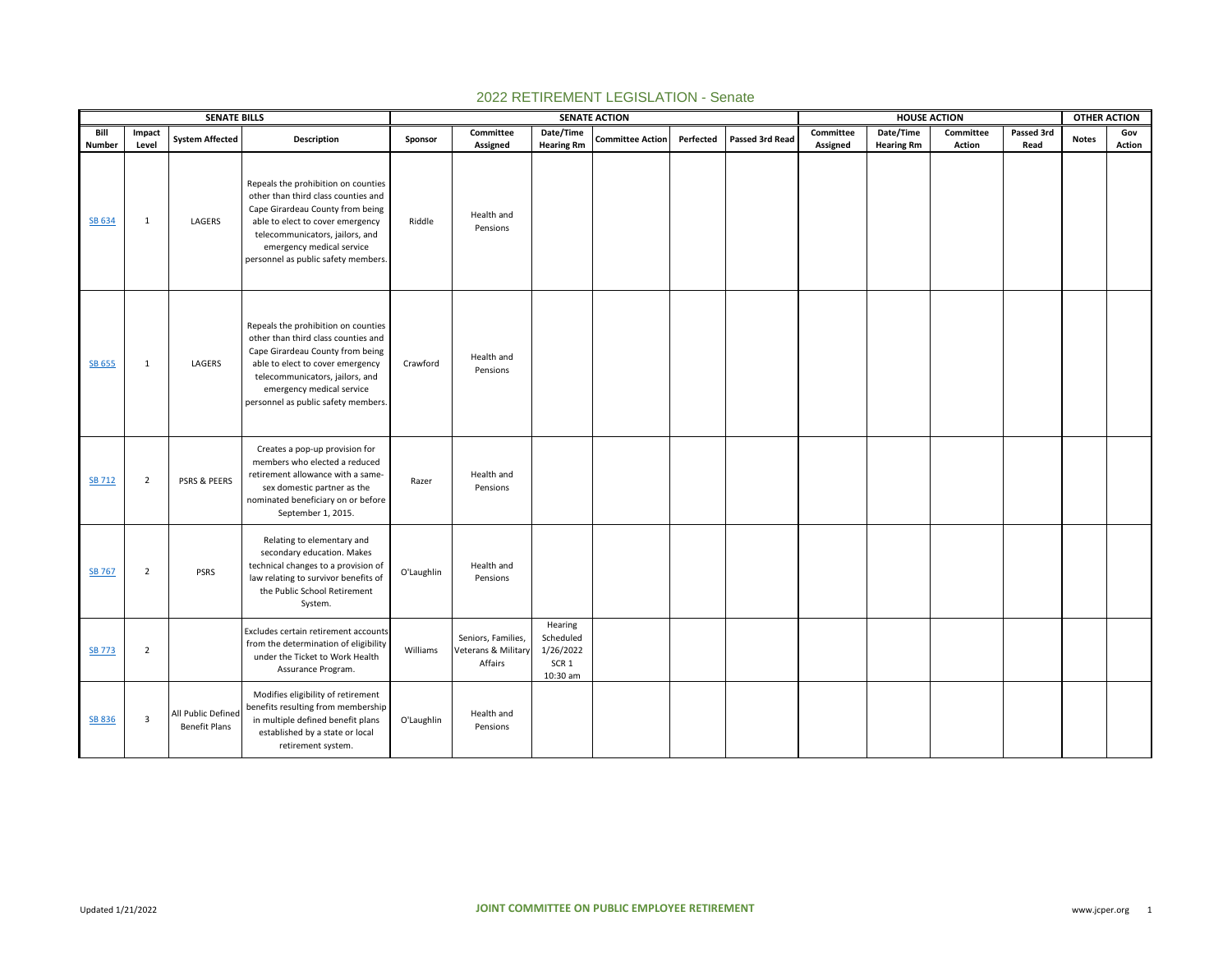| SB 859  | $\overline{2}$          | <b>Police Protection</b><br>Districts | Authorizes the establishment of<br>police protection districts. A PPD's<br>board of directors may provide for<br>pension, and retirement and other<br>employee-type fringe-benefits. If a<br>board of directors administers its<br>own retirement or benefits-related<br>plan, it must do so by a separate five-<br>member pension board of trustees.                                                                   | Mosley         | Transportation,<br>Infrastructure and<br>Public Safety<br>Committee |  |  |  |  |  |
|---------|-------------------------|---------------------------------------|-------------------------------------------------------------------------------------------------------------------------------------------------------------------------------------------------------------------------------------------------------------------------------------------------------------------------------------------------------------------------------------------------------------------------|----------------|---------------------------------------------------------------------|--|--|--|--|--|
| SB 871  | $\overline{2}$          | All Plans                             | Modifies provisions relating to<br>income tax exemptions for certain<br>retirement benefits.                                                                                                                                                                                                                                                                                                                            | Eigel          |                                                                     |  |  |  |  |  |
| SB 926  | $\overline{2}$          | All Public Plans                      | Modifies provisions relating to<br>ethics. Modifies the pension<br>forfeiture law. Prohibits a<br>participant of a plan who is unfit for<br>elected public office or employed<br>with the state or any local<br>government from being eligible to<br>receive any retirement benefit from<br>the plan.                                                                                                                   | Mosley         |                                                                     |  |  |  |  |  |
| SB 999  | $\overline{3}$          | PSRS & PEERS                          | Modifies provisions relating to<br>teacher employment. Increases the<br>length of time, from two years to<br>four years, that a retired member<br>may work after retirement without<br>losing his or her retirement benefit<br>when a district has declared a<br>teacher/employee critical shortage.<br>Repeals the prohibition on retired<br>members being employed as a<br>superintendent under critical<br>shortage. | Gannon         |                                                                     |  |  |  |  |  |
| SB 1036 | $\overline{3}$          | Sheriffs                              | Modifies the compensation of<br>County Sheriffs                                                                                                                                                                                                                                                                                                                                                                         | Moon           |                                                                     |  |  |  |  |  |
| SB 1048 | $\overline{\mathbf{3}}$ | All Public Plans                      | Prohibits public entities from<br>entering into certain contracts with<br>companies unless the contract<br>includes a written certification that<br>the company is not engaged in<br>certain activities that discriminate<br>against a firearm entity or firearm<br>trade association.                                                                                                                                  | <b>Brattin</b> |                                                                     |  |  |  |  |  |
| SB 1053 | $\overline{2}$          | <b>MPERS</b>                          | Modifies the terms of the elected<br>members of the MoDOT and<br>Highway Patrol Employees'<br>Retirement System board of<br>trustees.                                                                                                                                                                                                                                                                                   | Bernskoetter   |                                                                     |  |  |  |  |  |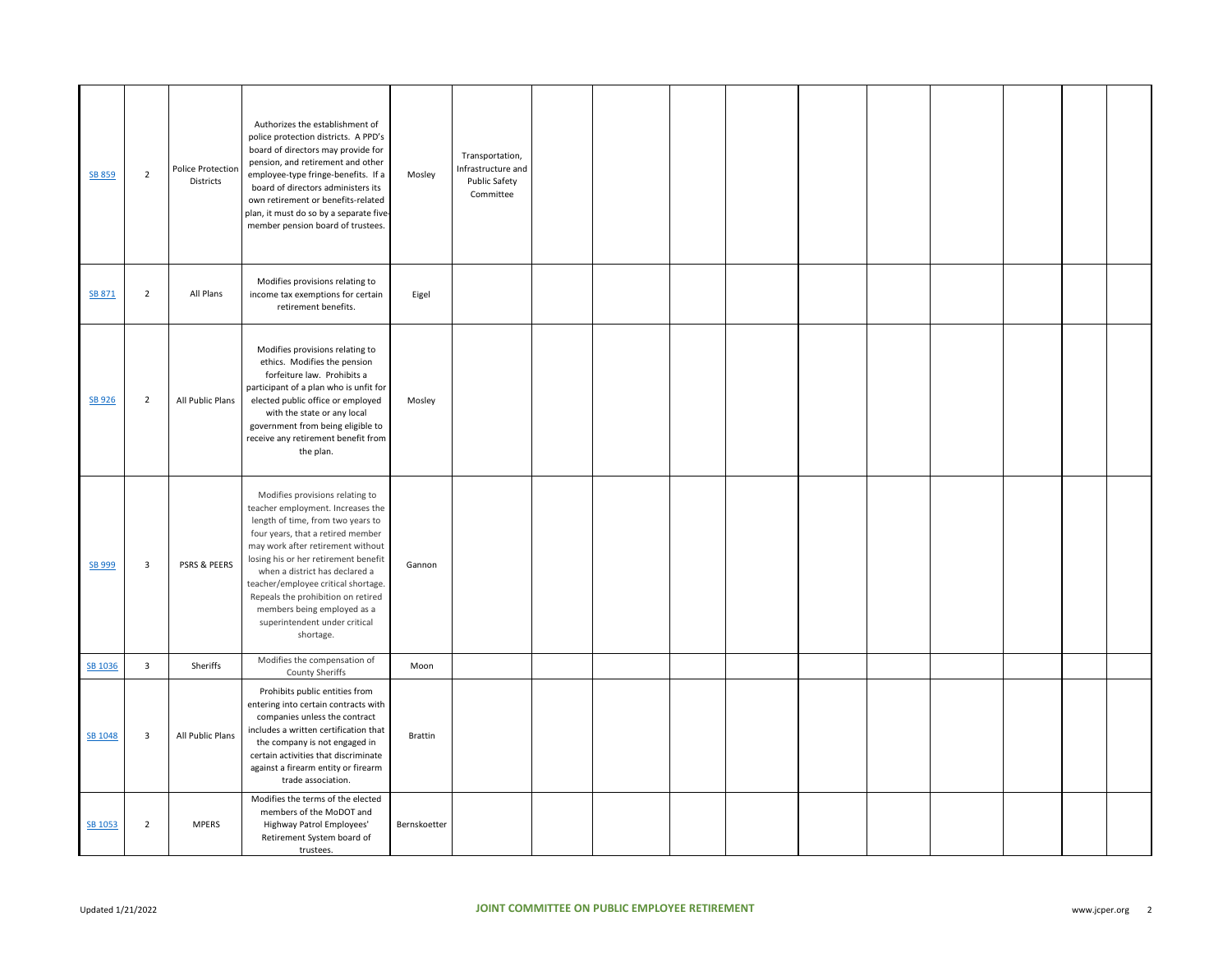| SB 1054 | 4                       | Sheriffs'                  | Establishes a new funding<br>mechanism for the Sheriffs'<br>Retirement System.                                                                                                                                                                                                                                                                                    | Bernskoetter |  |  |  |  |  |  |
|---------|-------------------------|----------------------------|-------------------------------------------------------------------------------------------------------------------------------------------------------------------------------------------------------------------------------------------------------------------------------------------------------------------------------------------------------------------|--------------|--|--|--|--|--|--|
| SB 1062 | $\overline{\mathbf{3}}$ | MOSERS and<br><b>MPERS</b> | Requires the MOSERS and MPERS<br>boards of trustees to establish a buy-<br>out program for terminated vested<br>members by January 1, 2023. Such<br>members may make a one-time<br>election to receive a lump sum<br>payment equal to sixty percent of<br>the present value of their deferred<br>annuity, or a greater percentage, if<br>determined by the board. | Crawford     |  |  |  |  |  |  |
|         |                         |                            |                                                                                                                                                                                                                                                                                                                                                                   |              |  |  |  |  |  |  |
|         |                         |                            | $1 = No$ impact on retirement benefit                                                                                                                                                                                                                                                                                                                             |              |  |  |  |  |  |  |
|         |                         |                            | 2 = No substantial proposed change<br>3 = May constitute a substantial proposed change                                                                                                                                                                                                                                                                            |              |  |  |  |  |  |  |
|         |                         |                            | 4 = Does constitute a substantial proposed change                                                                                                                                                                                                                                                                                                                 |              |  |  |  |  |  |  |
|         |                         |                            |                                                                                                                                                                                                                                                                                                                                                                   |              |  |  |  |  |  |  |
|         |                         |                            |                                                                                                                                                                                                                                                                                                                                                                   |              |  |  |  |  |  |  |
|         |                         |                            |                                                                                                                                                                                                                                                                                                                                                                   |              |  |  |  |  |  |  |
|         |                         |                            |                                                                                                                                                                                                                                                                                                                                                                   |              |  |  |  |  |  |  |
|         |                         |                            |                                                                                                                                                                                                                                                                                                                                                                   |              |  |  |  |  |  |  |
|         |                         |                            |                                                                                                                                                                                                                                                                                                                                                                   |              |  |  |  |  |  |  |
|         |                         |                            |                                                                                                                                                                                                                                                                                                                                                                   |              |  |  |  |  |  |  |
|         |                         |                            |                                                                                                                                                                                                                                                                                                                                                                   |              |  |  |  |  |  |  |
|         |                         |                            |                                                                                                                                                                                                                                                                                                                                                                   |              |  |  |  |  |  |  |
|         |                         |                            |                                                                                                                                                                                                                                                                                                                                                                   |              |  |  |  |  |  |  |
|         |                         |                            |                                                                                                                                                                                                                                                                                                                                                                   |              |  |  |  |  |  |  |
|         |                         |                            |                                                                                                                                                                                                                                                                                                                                                                   |              |  |  |  |  |  |  |
|         |                         |                            |                                                                                                                                                                                                                                                                                                                                                                   |              |  |  |  |  |  |  |
|         |                         |                            |                                                                                                                                                                                                                                                                                                                                                                   |              |  |  |  |  |  |  |
|         |                         |                            |                                                                                                                                                                                                                                                                                                                                                                   |              |  |  |  |  |  |  |
|         |                         |                            |                                                                                                                                                                                                                                                                                                                                                                   |              |  |  |  |  |  |  |
|         |                         |                            |                                                                                                                                                                                                                                                                                                                                                                   |              |  |  |  |  |  |  |
|         |                         |                            |                                                                                                                                                                                                                                                                                                                                                                   |              |  |  |  |  |  |  |
|         |                         |                            |                                                                                                                                                                                                                                                                                                                                                                   |              |  |  |  |  |  |  |
|         |                         |                            |                                                                                                                                                                                                                                                                                                                                                                   |              |  |  |  |  |  |  |
|         |                         |                            |                                                                                                                                                                                                                                                                                                                                                                   |              |  |  |  |  |  |  |
|         |                         |                            |                                                                                                                                                                                                                                                                                                                                                                   |              |  |  |  |  |  |  |
|         |                         |                            |                                                                                                                                                                                                                                                                                                                                                                   |              |  |  |  |  |  |  |
|         |                         |                            |                                                                                                                                                                                                                                                                                                                                                                   |              |  |  |  |  |  |  |
|         |                         |                            |                                                                                                                                                                                                                                                                                                                                                                   |              |  |  |  |  |  |  |
|         |                         |                            |                                                                                                                                                                                                                                                                                                                                                                   |              |  |  |  |  |  |  |
|         |                         |                            |                                                                                                                                                                                                                                                                                                                                                                   |              |  |  |  |  |  |  |
|         |                         |                            |                                                                                                                                                                                                                                                                                                                                                                   |              |  |  |  |  |  |  |
|         |                         |                            |                                                                                                                                                                                                                                                                                                                                                                   |              |  |  |  |  |  |  |
|         |                         |                            |                                                                                                                                                                                                                                                                                                                                                                   |              |  |  |  |  |  |  |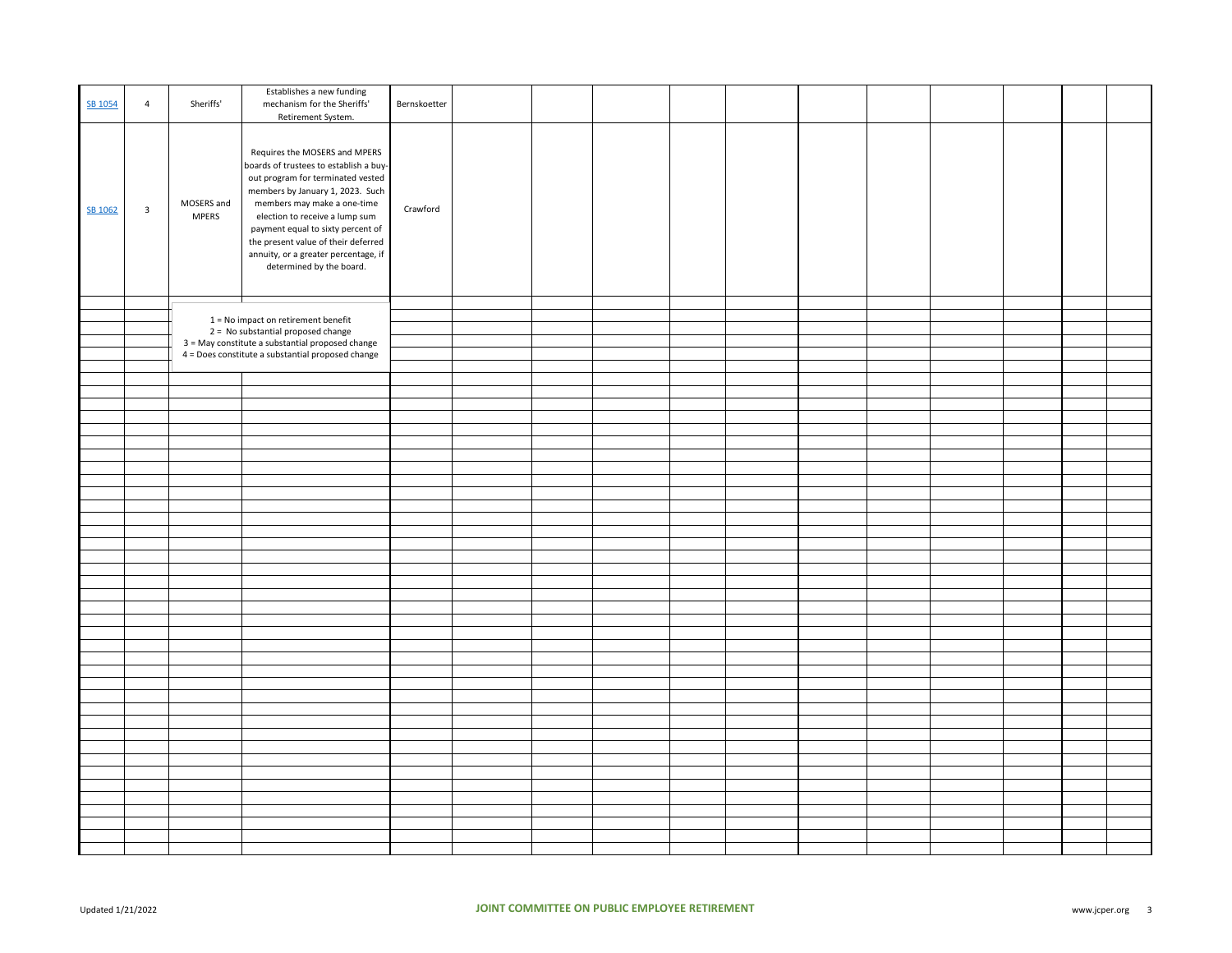|                |                         |                                                                                                    | <b>HOUSE BILLS</b>                                                                                                                                                                                                                                                     |              |                           | <b>HOUSE ACTION</b>                                                                                        |                                                                    |           |                    |                       |                                | <b>SENATE ACTION</b>       |                    |              | <b>OTHER ACTION</b>  |
|----------------|-------------------------|----------------------------------------------------------------------------------------------------|------------------------------------------------------------------------------------------------------------------------------------------------------------------------------------------------------------------------------------------------------------------------|--------------|---------------------------|------------------------------------------------------------------------------------------------------------|--------------------------------------------------------------------|-----------|--------------------|-----------------------|--------------------------------|----------------------------|--------------------|--------------|----------------------|
| Bill<br>Number | Impact<br>Level         | <b>System Affected</b>                                                                             | <b>Description</b>                                                                                                                                                                                                                                                     | Sponsor      | Committee<br>Assigned     | Date/Time<br><b>Hearing Rm</b>                                                                             | Committee<br><b>Action</b>                                         | Perfected | Passed 3rd<br>Read | Committee<br>Assigned | Date/Time<br><b>Hearing Rm</b> | Committee<br><b>Action</b> | Passed 3rd<br>Read | <b>Notes</b> | Gov<br><b>Action</b> |
| <b>HB 1473</b> | $\mathbf{1}$            | LAGERS                                                                                             | Repeals the prohibition on counties other<br>than third class counties and Cape Girardeau<br>County from being able to elect to cover<br>emergency telecommunicators, jailors, and<br>emergency medical service personnel as<br>public safety members.                 | Pike         | Pensions                  | Hearing<br>Conducted<br>1/12/2022<br>Executive<br>Session<br>Completed<br>1/19/2022<br>Voted<br>Do Pass    | 1/19/2022<br>Referred to<br>Rules -<br>Administrative<br>Oversight |           |                    |                       |                                |                            |                    |              |                      |
| HB 1476        | $\overline{2}$          | St. Louis Police<br><b>Retirement System</b>                                                       | Transfers control of the City of St. Louis<br>Police Department to the Board of Police<br>Commissioners. Modifies the composition of<br>the retirement system's board of trustees.                                                                                     | Schroer      |                           |                                                                                                            |                                                                    |           |                    |                       |                                |                            |                    |              |                      |
| <b>HB1506</b>  | $\overline{\mathbf{3}}$ | CERF                                                                                               | Authorizes a waiver for certain penalties for<br>late payment of property taxes.                                                                                                                                                                                       | Ellebracht   |                           |                                                                                                            |                                                                    |           |                    |                       |                                |                            |                    |              |                      |
| HB1564         | 1                       | <b>Blind Pension Fund</b>                                                                          | Modifies the mailing requirements for the<br>Blind Pension Fund.                                                                                                                                                                                                       | Griffith     |                           |                                                                                                            |                                                                    |           |                    |                       |                                |                            |                    |              |                      |
| HB1615         | 1                       | Public pension plans<br>sponsored by<br>political<br>subdivisions                                  | Provides that members of the General<br>Assembly are ex officio members of all<br>boards, commissions, committees, councils<br>and other legislative or regulatory bodies of<br>all political subdivisions within the<br>boundaries of a member's legislative district | Lovasco      |                           |                                                                                                            |                                                                    |           |                    |                       |                                |                            |                    |              |                      |
| HB1670         | $\overline{\mathbf{3}}$ | Certain Government<br>Entities                                                                     | Creates a provision that prohibits certain<br>government entities from doing business<br>with entities that require individuals to<br>undergo COVID-19 vaccinations or provide<br>proof of COVID-19 vaccination.                                                       | Seitz        | Judiciary                 | Hearing<br>Scheduled<br>1/25/2022<br>HHR <sub>6</sub><br>8:00am                                            |                                                                    |           |                    |                       |                                |                            |                    |              |                      |
| HB1676         | $\overline{\mathbf{3}}$ | LAGERS                                                                                             | Changes the job title of "emergency<br>telecommunicators" to "emergency<br>telecommunicator first responders."                                                                                                                                                         | Perkins      |                           |                                                                                                            |                                                                    |           |                    |                       |                                |                            |                    |              |                      |
| HB1691         | $\overline{2}$          | Public pension plans<br>sponsored by<br>certain political<br>subdivisions as<br>defined by the act | Prohibits the state and certain political<br>subdivisions from entering into a contract<br>with a employer or company that engages in<br>discrimination against unvaccinated, as<br>described in the act.                                                              | <b>Boggs</b> | Judiciary                 | Hearing<br>Scheduled<br>1/25/2022<br>HHR <sub>6</sub><br>8:00am                                            |                                                                    |           |                    |                       |                                |                            |                    |              |                      |
| HB1732         | 1                       | <b>Private Entities</b>                                                                            | Establishes the Missouri Workplace<br>Retirement Savings Plan that private business<br>entities may join.                                                                                                                                                              | O'Donnell    | Financial<br>Institutions | Hearing<br>Conducted<br>1/12/2022<br>Executive<br>Completed<br>1/19/2022<br><b>HCS</b><br>Voted Do<br>Pass | 1/20/2022<br>Referred to<br>Rules -<br>Administrative<br>Oversight |           |                    |                       |                                |                            |                    |              |                      |
| HB1831         | 3                       | St. Louis PSRS                                                                                     | Provides a one time supplemental payment<br>for retired members and beneficiaries of the<br>St. Louis PSRS, subject to state<br>appropriations.                                                                                                                        | Gray         |                           |                                                                                                            |                                                                    |           |                    |                       |                                |                            |                    |              |                      |

## 2022 REGULAR SESSION - HOUSE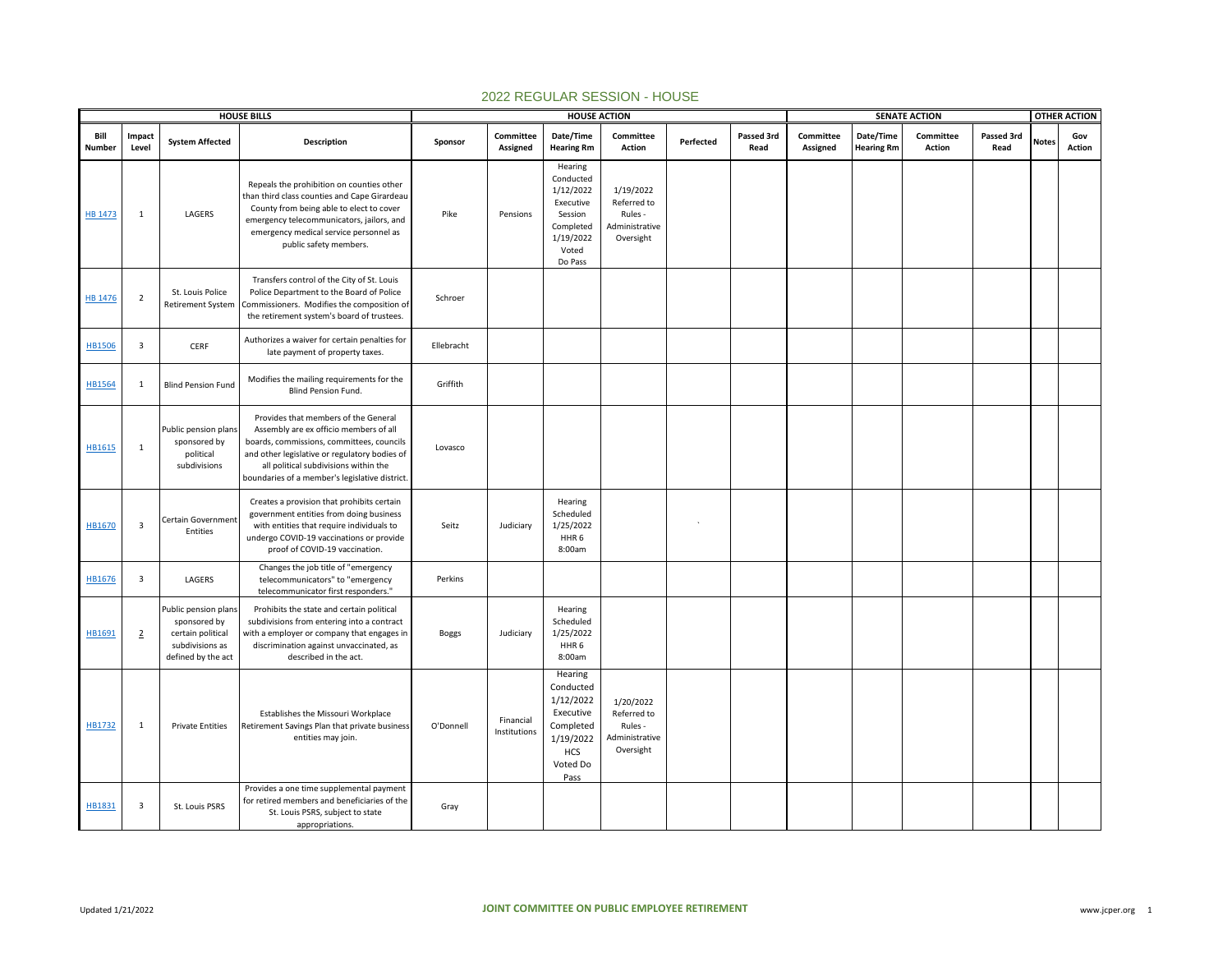| HB1881 | $\overline{\mathbf{3}}$ | PSRS and PEERS                                                | Modifies the working after retirement critical<br>shortage law for PSRS and PEERS. Increases<br>the length of time, from two years to four<br>years, that a retired member may work after<br>retirement without losing his or her<br>retirement benefit when a district has<br>declared a teacher/employee critical<br>shortage.                                                                                                                                                                     | Black (7)        |                                             |  |  |  |  |  |
|--------|-------------------------|---------------------------------------------------------------|------------------------------------------------------------------------------------------------------------------------------------------------------------------------------------------------------------------------------------------------------------------------------------------------------------------------------------------------------------------------------------------------------------------------------------------------------------------------------------------------------|------------------|---------------------------------------------|--|--|--|--|--|
| HB1886 | 1                       | LAGERS                                                        | Repeals the prohibition on counties other<br>than third class counties and Cape Girardeau<br>County from being able to elect to cover<br>emergency telecommunicators, jailors, and<br>emergency medical service personnel as<br>public safety members.                                                                                                                                                                                                                                               | Rogers           |                                             |  |  |  |  |  |
| HB1925 | 1                       | <b>Blind Pension Fund</b>                                     | Modifies the mailing requirements for the<br><b>Blind Pension Fund.</b>                                                                                                                                                                                                                                                                                                                                                                                                                              | Walsh Moore (93) |                                             |  |  |  |  |  |
| HB1927 | 1                       |                                                               | Excludes certain retirement accounts from<br>the determination of eligibility under the<br>Ticket to Work Health Assurance Program.                                                                                                                                                                                                                                                                                                                                                                  | Walsh Moore (93) |                                             |  |  |  |  |  |
| HB1984 | $\overline{2}$          | <b>MPERS</b>                                                  | Modifies the terms of the elected members<br>of the MoDOT and Highway Patrol<br>Employees' Retirement System board of<br>trustees.                                                                                                                                                                                                                                                                                                                                                                   | Hovis            |                                             |  |  |  |  |  |
| HB1998 | $\overline{\mathbf{3}}$ | PSRS, PEERS, Kansas<br>City PSRS and St.<br><b>Louis PSRS</b> | Allows school districts to issue school district<br>teaching permits for persons without a<br>certificate of license to teach granted by the<br>State Board Of Education.                                                                                                                                                                                                                                                                                                                            | Davidson         | Elementary<br>and<br>Secondary<br>Education |  |  |  |  |  |
| HB2057 | $\overline{\mathbf{3}}$ | LAGERS                                                        | Changes the job title of "emergency<br>telecommunicators" to "telecommunicator<br>first responders."                                                                                                                                                                                                                                                                                                                                                                                                 | Sauls            |                                             |  |  |  |  |  |
| HB2089 | $\overline{\mathbf{3}}$ | PSRS and PEERS                                                | Modifies provisions relating to teacher<br>employment. Modifies the working after<br>retirement critical shortage law for PSRS and<br>PEERS. Increases the length of time, from<br>two years to four years, that a retired<br>member may work after retirement without<br>losing his or her retirement benefit when a<br>district has declared a teacher/employee<br>critical shortage. Repeals the prohibition on<br>retired members being employed as a<br>superintendent under critical shortage. | Pollitt          |                                             |  |  |  |  |  |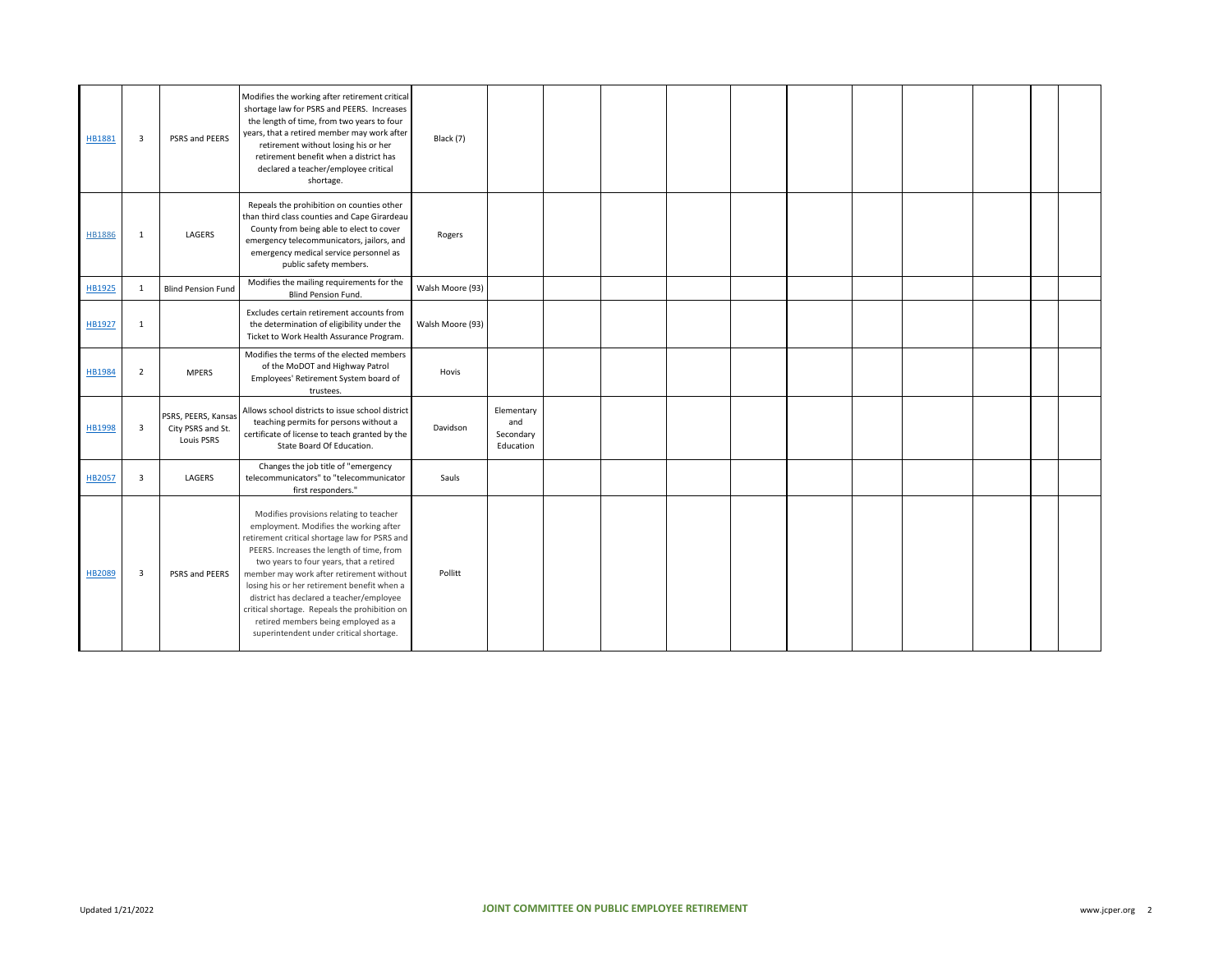| HB2114 | $\overline{\mathbf{3}}$ | PSRS & PEERS                                    | 169.560: Modifies the amount of<br>compensation that a retired PSRS member<br>may earn without a discontinuance of the<br>member's retirement benefit while working<br>after retirement in a position that does not<br>require teacher certification. Instead of<br>compensation being limited to sixty percent<br>of the minimum teacher's salary, allowable<br>compensation will be limited to the annual<br>earnings limit applicable to a Social Security<br>recipient working while receiving Social<br>Security benefits. 169.596: Increases the<br>length of time, from two years to four years,<br>that a retired member may work after<br>retirement without losing his or her<br>retirement benefit when a school district has<br>declared a teacher/employee | Black (7)           | Pensions | Hearing<br>Scheduled<br>1/26/2022<br>HHR <sub>5</sub><br>8:00 am |  |  |  |  |  |
|--------|-------------------------|-------------------------------------------------|-------------------------------------------------------------------------------------------------------------------------------------------------------------------------------------------------------------------------------------------------------------------------------------------------------------------------------------------------------------------------------------------------------------------------------------------------------------------------------------------------------------------------------------------------------------------------------------------------------------------------------------------------------------------------------------------------------------------------------------------------------------------------|---------------------|----------|------------------------------------------------------------------|--|--|--|--|--|
| HB2161 | $\overline{3}$          | PSRS                                            | Reauthorizes the 2.55 multiplier for teachers<br>retiring with 32 or more years of service. E.C.                                                                                                                                                                                                                                                                                                                                                                                                                                                                                                                                                                                                                                                                        | Dinkins             |          |                                                                  |  |  |  |  |  |
| HB2194 | $\overline{\mathbf{3}}$ | <b>PSRS &amp; PEERS</b>                         | Modifies the amount of compensation that a<br>retired PSRS member may earn without a<br>discontinuance of the member's retirement<br>benefit while working after retirement in a<br>position that does not require teacher<br>certification. Instead of compensation being<br>limited to sixty percent of the minimum<br>teacher's salary, allowable compensation will<br>be sixty percent of the average teacher's<br>salary for the primary district the person is<br>employed in after retirement.                                                                                                                                                                                                                                                                   | <b>Kelley (127)</b> |          |                                                                  |  |  |  |  |  |
| HB2216 | $\overline{\mathbf{3}}$ | PSRS & PEERS                                    | Modifies the amount of compensation that a<br>retired PSRS member may earn without a<br>discontinuance of the member's retirement<br>benefit while working after retirement in a<br>position that does not require teacher<br>certification. Instead of compensation being<br>limited to sixty percent of the minimum<br>teacher's salary, allowable compensation will<br>be sixty percent of the average teacher's<br>salary for the primary district the person is<br>employed in after retirement.                                                                                                                                                                                                                                                                   | Bromley             |          |                                                                  |  |  |  |  |  |
| HB2234 | $\overline{2}$          | MOSERS, MPERS,<br>Judicial Retirement<br>System | Modifies multiple provisions for MOSERS,<br>MPERS and the Judicial Retirement System.                                                                                                                                                                                                                                                                                                                                                                                                                                                                                                                                                                                                                                                                                   | Black (7)           | Pensions | Hearing<br>Scheduled<br>1/26/2022<br>HHR <sub>5</sub><br>8:00 am |  |  |  |  |  |
| HB2235 | $\overline{\mathbf{3}}$ | MOSERS and<br><b>MPERS</b>                      | Requires the MOSERS and MPERS boards of<br>trustees to establish a buy-out program for<br>terminated vested members by January 1,<br>2023. Such members may make a one-time<br>election to receive a lump sum payment<br>equal to sixty percent of the present value of<br>their deferred annuity, or a greater<br>percentage, if determined by the board.                                                                                                                                                                                                                                                                                                                                                                                                              | Black (7)           |          |                                                                  |  |  |  |  |  |